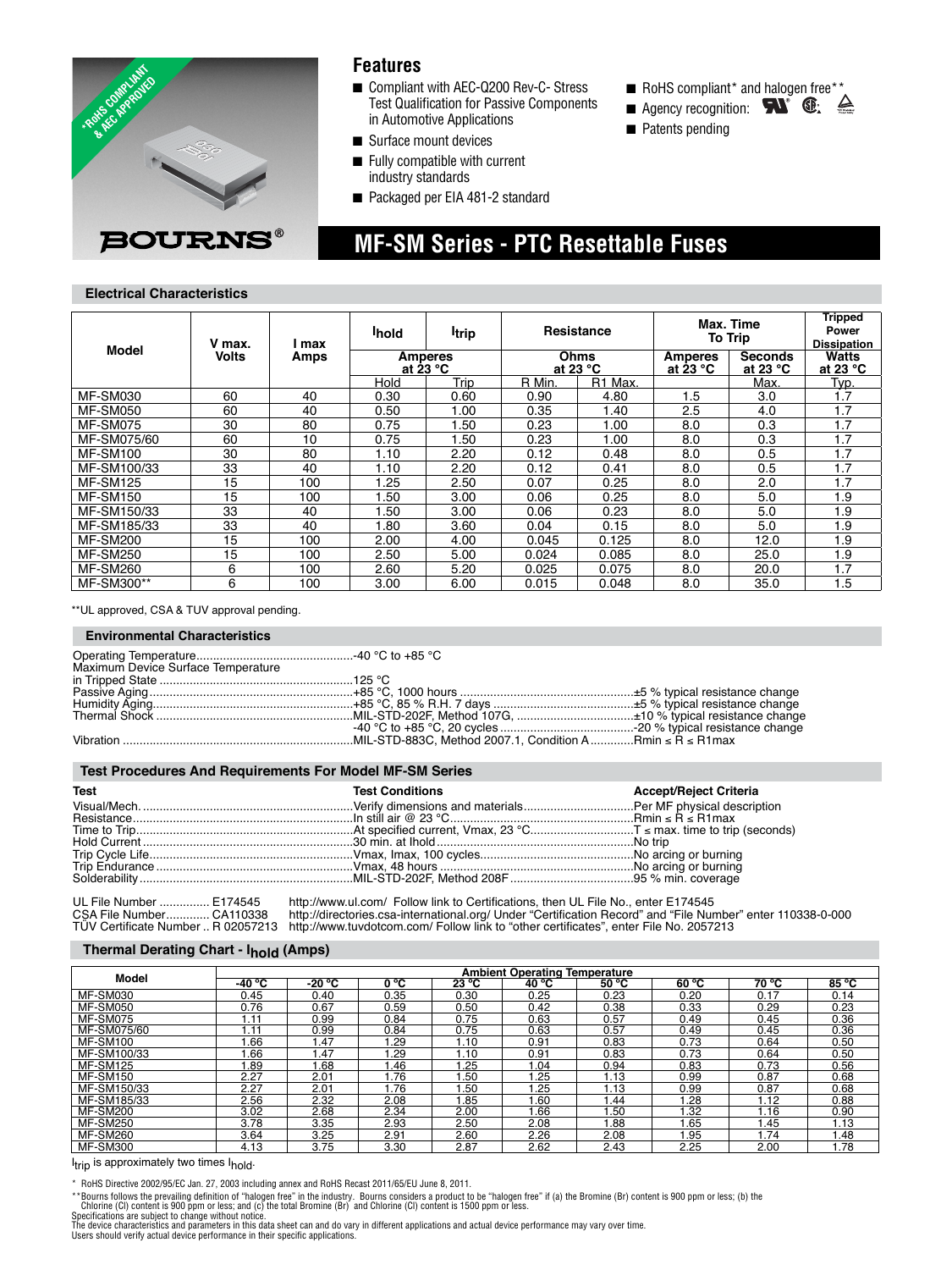### **Applications**

Almost anywhere there is a low voltage power supply and a load to be protected, including:

- Computers & peripherals
- General electronics
- Automotive applications

# **MF-SM Series - PTC Resettable Fuses**

## BOURNS

#### **Product Dimensions**

| Model           | A       |         | в       | C       |         | D       |         | Е       |         | F       |         | G       | н       |
|-----------------|---------|---------|---------|---------|---------|---------|---------|---------|---------|---------|---------|---------|---------|
|                 | Min.    | Max.    | Max.    | Max.    | Min.    | Max.    | Min.    | Max.    | Min.    | Max.    | Min.    | Max.    | Min.    |
| <b>MF-SM030</b> | 6.73    | 7.98    | 3.18    | 5.44    | 0.56    | 0.71    | 0.56    | 0.71    | 2.16    | 2.41    | 0.66    | 1.37    | 0.43    |
|                 | (0.265) | (0.314) | (0.125) | (0.214) | (0.022) | (0.028) | (0.022) | (0.028) | (0.085) | (0.095) | (0.026) | (0.054) | (0.017) |
| <b>MF-SM050</b> | 6.73    | 7.98    | 3.18    | 5.44    | 0.56    | 0.71    | 0.56    | 0.71    | 2.16    | 2.41    | 0.66    | 1.37    | 0.43    |
|                 | (0.265) | (0.314) | (0.125) | (0.214) | (0.022) | (0.028) | (0.022) | (0.028) | (0.085) | (0.095) | (0.026) | (0.054) | (0.017) |
| MF-SM075        | 6.73    | 7.98    | 3.18    | 5.44    | 0.56    | 0.71    | 0.56    | 0.71    | 2.16    | 2.41    | 0.66    | 1.37    | 0.43    |
|                 | (0.265) | (0.314) | (0.125) | (0.214) | (0.022) | (0.028) | (0.022) | (0.028) | (0.085) | (0.095) | (0.026) | (0.054) | (0.017) |
| MF-SM075/60     | 6.73    | 7.98    | 3.18    | 5.44    | 0.56    | 0.71    | 0.56    | 0.71    | 2.16    | 2.41    | 0.66    | 1.37    | 0.43    |
|                 | (0.265) | (0.314) | (0.125) | (0.214) | (0.022) | (0.028) | (0.022) | (0.028) | (0.085) | (0.095) | (0.026) | (0.054) | (0.017) |
| <b>MF-SM100</b> | 6.73    | 7.98    | 3.0     | 5.44    | 0.56    | 0.71    | 0.56    | 0.71    | 2.16    | 2.41    | 0.66    | 1.37    | 0.43    |
|                 | (0.265) | (0.314) | (0.118) | (0.214) | (0.022) | (0.028) | (0.022) | (0.028) | (0.085) | (0.095) | (0.026) | (0.054) | (0.017) |
| MF-SM100/33     | 6.73    | 7.98    | 3.0     | 5.44    | 0.56    | 0.71    | 0.56    | 0.71    | 2.16    | 2.41    | 0.66    | 1.37    | 0.43    |
|                 | (0.265) | (0.314) | (0.118) | (0.214) | (0.022) | (0.028) | (0.022) | (0.028) | (0.085) | (0.095) | (0.026) | (0.054) | (0.017) |
| <b>MF-SM125</b> | 6.73    | 7.98    | 3.0     | 5.44    | 0.56    | 0.71    | 0.56    | 0.71    | 2.16    | 2.41    | 0.66    | 1.37    | 0.43    |
|                 | (0.265) | (0.314) | (0.118) | (0.214) | (0.022) | (0.028) | (0.022) | (0.028) | (0.085) | (0.095) | (0.026) | (0.054) | (0.017) |
| <b>MF-SM150</b> | 8.00    | 9.50    | 3.0     | 6.71    | 0.56    | 0.71    | 0.56    | 0.71    | 3.68    | 3.94    | 0.66    | 1.37    | 0.43    |
|                 | (0.315) | (0.374) | (0.118) | (0.264) | (0.022) | (0.028) | (0.022) | (0.028) | (0.145) | (0.155) | (0.026) | (0.054) | (0.017) |
| MF-SM150/33     | 8.00    | 9.50    | 3.0     | 6.71    | 0.56    | 0.71    | 0.56    | 0.71    | 3.68    | 3.94    | 0.66    | 1.37    | 0.43    |
|                 | (0.315) | (0.374) | (0.118) | (0.264) | (0.022) | (0.028) | (0.022) | (0.028) | (0.145) | (0.155) | (0.026) | (0.054) | (0.017) |
| MF-SM185/33     | 8.00    | 9.50    | 3.0     | 6.71    | 0.56    | 0.71    | 0.56    | 0.71    | 3.68    | 3.94    | 0.66    | 1.37    | 0.43    |
|                 | (0.315) | (0.374) | (0.118) | (0.264) | (0.022) | (0.028) | (0.022) | (0.028) | (0.145) | (0.155) | (0.026) | (0.054) | (0.017) |
| <b>MF-SM200</b> | 8.00    | 9.50    | 3.0     | 6.71    | 0.56    | 0.71    | 0.56    | 0.71    | 3.68    | 3.94    | 0.66    | 1.37    | 0.43    |
|                 | (0.315) | (0.374) | (0.118) | (0.264) | (0.022) | (0.028) | (0.022) | (0.028) | (0.145) | (0.155) | (0.026) | (0.054) | (0.017) |
| <b>MF-SM250</b> | 8.00    | 9.50    | 3.0     | 6.71    | 0.56    | 0.71    | 0.56    | 0.71    | 3.68    | 3.94    | 0.66    | 1.37    | 0.43    |
|                 | (0.315) | (0.374) | (0.118) | (0.264) | (0.022) | (0.028) | (0.022) | (0.028) | (0.145) | (0.155) | (0.026) | (0.054) | (0.017) |
| <b>MF-SM260</b> | 6.73    | 7.98    | 3.0     | 5.44    | 0.56    | 0.71    | 0.56    | 0.71    | 2.16    | 2.41    | 0.66    | 1.37    | 0.43    |
|                 | (0.265) | (0.314) | (0.118) | (0.214) | (0.022) | (0.028) | (0.022) | (0.028) | (0.085) | (0.095) | (0.026) | (0.054) | (0.017) |
| <b>MF-SM300</b> | 6.73    | 7.98    | 3.0     | 5.44    | 0.56    | 0.71    | 0.56    | 0.71    | 2.16    | 2.41    | 0.66    | 1.37    | 0.43    |
|                 | (0.265) | (0.314) | (0.118) | (0.214) | (0.022) | (0.028) | (0.022) | (0.028) | (0.085) | (0.095) | (0.026) | (0.054) | (0.017) |

Packaging:

TAPE & REEL: MF-SM030, 050, 075, 075/60, 100, 100/33, 125, 260, 300 = 2000 pcs. per reel; MF-SM150, 150/33, 185/33, 200, 250 = 1500 pcs. per reel.



 (INCHES) Terminal material: Tin-plated brass



*Recommended Pad Layout MF-SM030, 050, 075, 075/60, 100, 100/33, 125, 260, 300*



*Recommended Pad Layout MF-SM150, 150/33, 185/33, 200, 250*



 **MF - SM 100/33 - 2 - 99** Multifuse® Product **Designator** Series SM = Surface Mount Component Hold Current, I<sub>hold</sub>/V<sub>max</sub>\* ---<br>030 - 300 (0.3 - 3.0 Amps) Packaging Options - 2 = Tape and Reel\*\* Part Number Suffix Option - 99 = As of date code April 1, 2005 all MF-SM models are RoHS compli-<br>ant. The suffix "-99" can be used if a new part number is required to reference the RoHS compliance. Examples: MF-SM030-2..............Tape and reel packaging<br>Tape and reel MF-SM030-2-99 ....... packaging with part number suffix option<br>ME-SM150-2 Tape and rea Tape and reel packaging MF-SM150/33-2-99 ...Tape and reel packaging with part number<br>suffix option suffix option<br>\* Vmax entry applies only to models<br>MF-SM075/60, MF-SM100/33, MF-SM150/33 & MF-SM185/33. \*\* Packaged per EIA-481-2

Specifications are subject to change without notice. The device characteristics and parameters in this data sheet can and do vary in different applications and actual device performance may vary over time. Users should verify actual device performance in their specific applications.

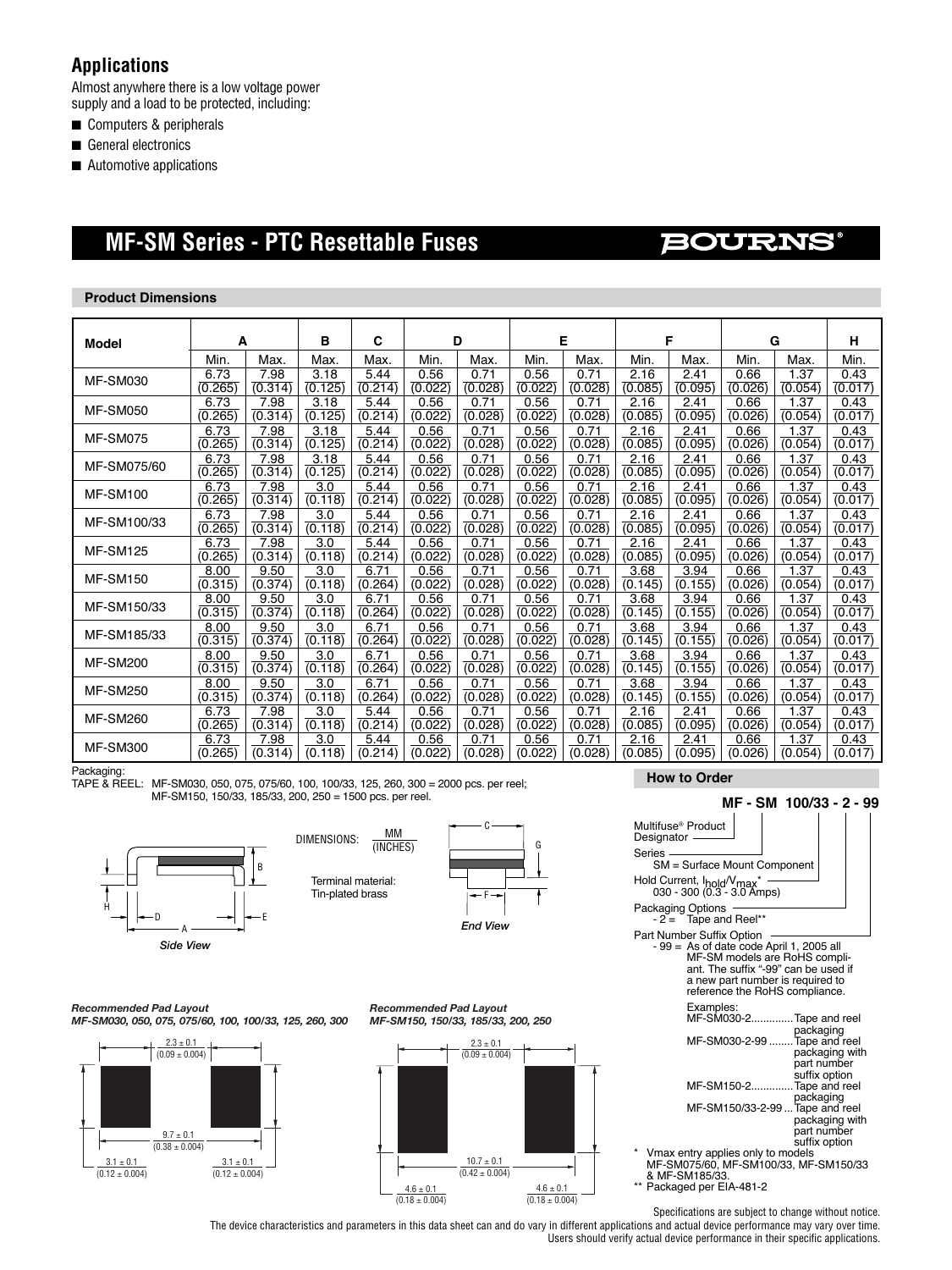# **MF-SM Series - PTC Resettable Fuses**

#### **Typical Time to Trip at 23 °C**



#### **Solder Reflow Recommendations**



## BOURNI

#### **Typical Part Marking**

Represents total content. Layout may vary.



#### **Solder reflow**

- Recommended reflow methods: IR, vapor phase oven, hot air oven.
- Devices are not designed to be wave soldered to the bottom side of the board.
- Gluing the devices is not recommended.
- Recommended maximum paste thickness is 0.25 mm (.010 inch).
- Devices can be cleaned using standard industry methods and solvents. **Note:**
- If reflow temperatures exceed the recommended profile, devices may not meet the performance requirements.

#### **Rework**

A device should not be reworked.

#### **Storage Recommendations**

The recommended long term storage conditions for Multifuse® Polymer PTC devices are 40 °C maximum and 70 % RH maximum. All devices should remain in the original sealed packaging prior to use. Devices may not conform with data sheet specifications if these storage recommendations are exceeded. Devices stored in this manner have an indefinite shelf life.

#### MF-SM SERIES, REV.R, 01/14

Specifications are subject to change without notice.

The device characteristics and parameters in this data sheet can and do vary in different applications and actual device performance may vary over time. Users should verify actual device performance in their specific applications.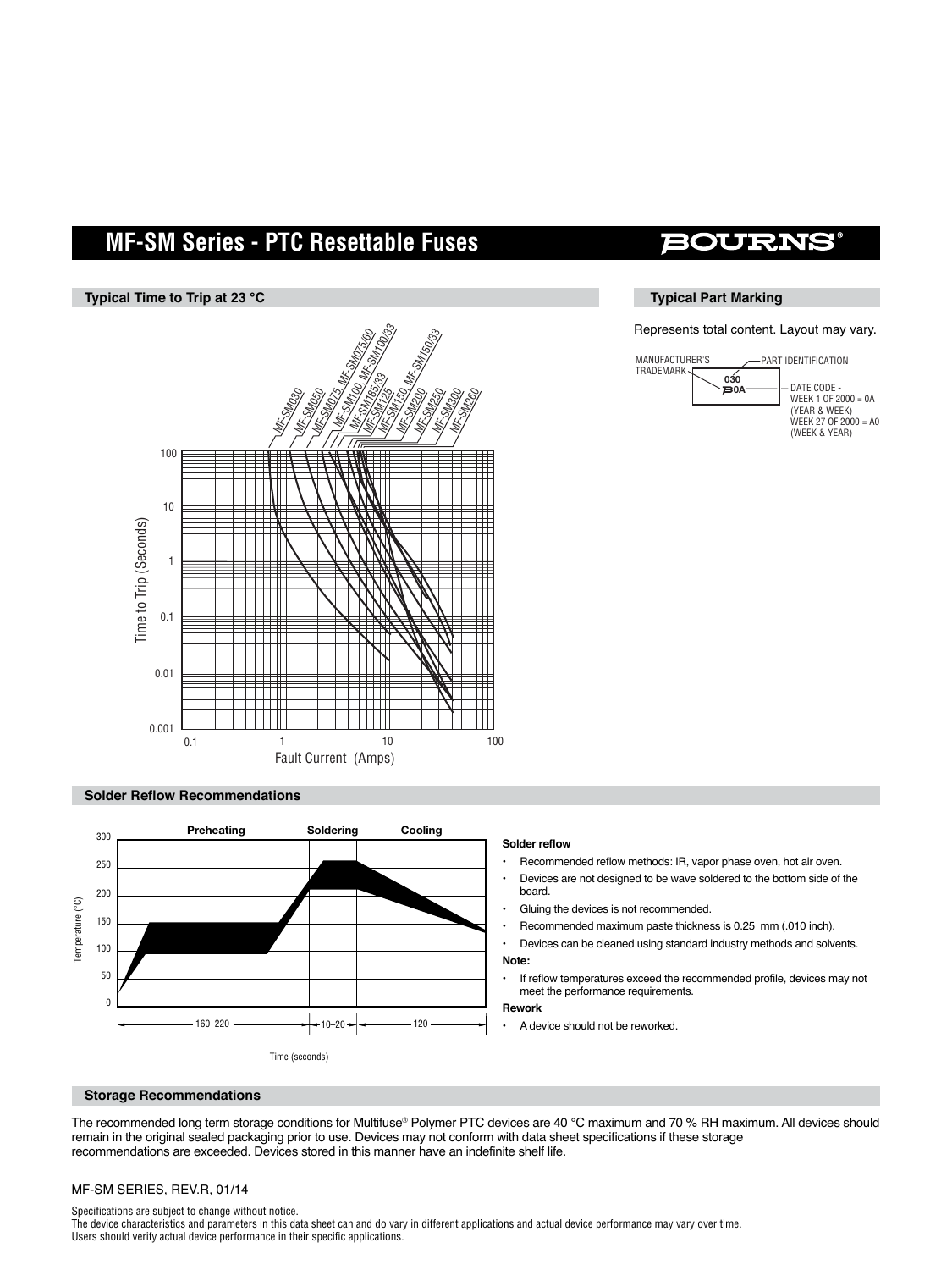### **MF-SM, MF-SM/33, MF-SM/60 & MF-SM/250 Series Tape and Reel Specifications**

**BOURNS®** 

*NOTE: Effective December 1, 2010 (product date code V0), the cover tape was changed to the new 3M™ Universal Cover Tape (UCT).*

| <b>Tape Dimensions</b> | MF-SM030, 050, 075, 100, 125, 260, 300;<br>MF-SM075/60; MF-SM-100/33<br>per EIA-481-2 | MF-SM150, 200, 250;<br>MF-SM-150/33, MF-SM-185/33;<br>MF-SM013/250 per EIA 481-2 |
|------------------------|---------------------------------------------------------------------------------------|----------------------------------------------------------------------------------|
| W                      | $16.0 \pm 0.3$                                                                        | $16.0 \pm 0.3$                                                                   |
|                        | $(0.630 \pm 0.012)$                                                                   | $(0.630 \pm 0.012)$                                                              |
| $P_0$                  | $4.0 \pm 0.1$                                                                         | $4.0 \pm 0.1$                                                                    |
|                        | $(0.157 \pm 0.004)$                                                                   | $(0.157 \pm 0.004)$                                                              |
| $P_1$                  | $8.0 \pm 0.1$                                                                         | $12.0 \pm 0.1$                                                                   |
|                        | $(0.315 \pm 0.004)$                                                                   | $(0.472 \pm 0.004)$                                                              |
| P <sub>2</sub>         | $2.0 \pm 0.1$                                                                         | $2.0 \pm 0.1$                                                                    |
|                        | $(0.079 \pm 0.004)$                                                                   | $(0.079 \pm 0.004)$                                                              |
| A <sub>0</sub>         | $5.7 \pm 0.1$                                                                         | $6.9 \pm 0.1$                                                                    |
|                        | $(0.224 \pm 0.004)$                                                                   | $(0.272 \pm 0.004)$                                                              |
| $B_0$                  | $8.1 \pm 0.1$                                                                         | $9.6 \pm 0.1$                                                                    |
|                        | $(0.319 \pm 0.004)$                                                                   | $\sqrt{(0.378 \pm 0.004)}$                                                       |
| $B_1$ max.             | 12.1                                                                                  | 12.1                                                                             |
|                        | (0.476)                                                                               | (0.476)                                                                          |
| $D_0$                  | $1.5 + 0.1/-0.0$<br>$(0.059 + 0.004/-0)$                                              | $1.5 + 0.1/-0.0$<br>$(0.059 + 0.004/-0)$                                         |
|                        | $7.5 \pm 0.1$                                                                         | $7.5 \pm 0.1$                                                                    |
| F                      | $(0.295 + 0.004)$                                                                     | $(0.295 + 0.004)$                                                                |
| $E_1$                  | $1.75 \pm 0.1$<br>$(0.069 \pm 0.004)$                                                 | $1.75 \pm 0.1$<br>$(0.069 \pm 0.004)$                                            |
|                        | 14.25                                                                                 | 14.25                                                                            |
| $E2$ min.              | (0.561)                                                                               | (0.561)                                                                          |
| T max.                 | 0.6                                                                                   | 0.6                                                                              |
|                        | (0.024)                                                                               | (0.024)                                                                          |
| $T_1$ max.             | 0.1<br>(0.004)                                                                        | 0.1<br>(0.004)                                                                   |
| $K_0$                  | $3.4 \pm 0.1$<br>$(0.134 \pm 0.004)$                                                  | $3.4 \pm 0.1^*$<br>$\sqrt{(0.134 \pm 0.004)^*}$                                  |
| Leader min.            | 390<br>(15.35)                                                                        | 390<br>(15.35)                                                                   |
| Trailer min.           | 160<br>(6.30)                                                                         | 160<br>(6.30)                                                                    |
| <b>Reel Dimensions</b> |                                                                                       |                                                                                  |
|                        | 360                                                                                   | 360                                                                              |
|                        |                                                                                       |                                                                                  |

| A max.     | 360<br>(14.17)                              | 360<br>(14.17)                              |
|------------|---------------------------------------------|---------------------------------------------|
| N min.     | $\frac{50}{(1.97)}$                         | 50<br>(1.97)                                |
| $W_1$      | $16.4 + 2.0 / -0.0$<br>$(0.646 + 0.079/-0)$ | $16.4 + 2.0 / -0.0$<br>$(0.646 + 0.079/-0)$ |
| $W_2$ max. | 22.4<br>(0.882)                             | 22.4<br>(0.882)                             |





DIMENSIONS: MM (INCHES)

Specifications are subject to change without notice.

The device characteristics and parameters in this data sheet can and do vary in different applications and actual device performance may vary over time. Users should verify actual device performance in their specific applications.